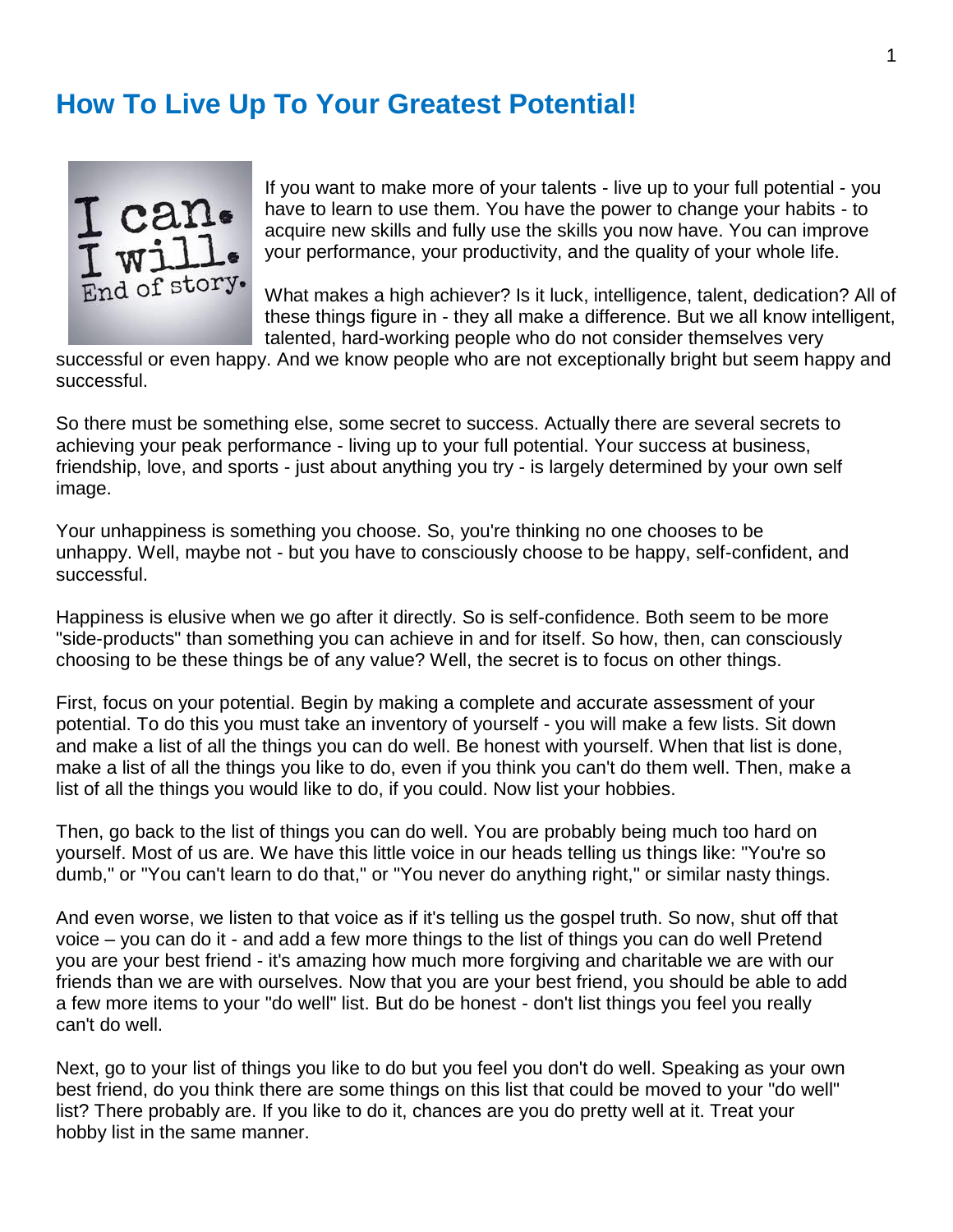Next, go to your list of things you would like to do if you could. Ask yourself, "Why can't I do this, if I'd like to?" Put your reasons on another list. OK. So you have a lot of lists going - what good is that going to do? Well, you have just made an assessment of yourself. If you have been truly honest in making these lists, it may even be a fairly accurate assessment. Probably it isn't, but that's OK. This assessment isn't carved in stone. It's subject to change.

But for now we will work with what's on the lists. At least you have a place to start. Look over your lists again. You are focusing on all the things you feel you can't do and the reasons why you can't do them, right? Well, don't. FOCUS ON WHAT YOU CAN DO - FOCUS ON YOUR POTENTIAL. Make it a habit to focus on your strengths. Don't forget to include your undeveloped potential, as well.

Train yourself to focus on your potential instead of your limitations. Now that's not to say that you should ignore your list of reasons for not doing some of the things you would like to do. Not at all! But look at them from the viewpoint of your strengths. For instance, you'd like to play basketball but you think you are too short, so you don't even try. In this case, you are looking at it from the viewpoint of your limitations. Now, when you look at it from the viewpoint of your strengths, you would say, "Well, I may be pretty short to play, BUT I am fast. I can handle the ball well. I have a lot of stamina. I can't change being short, but I can refuse to let my limitations overcome my strengths."

You see the difference? Focusing on your limitations lets those limitations make your decisions for you. Focusing on your strengths lets YOU make the decision. To go back to our example: when you've decided to overcome your height limitations to play basketball - something you really want to do - you will be more determined to develop your strengths to compensate. You will do well, because you will be doing what you really want to do and you will be determined to develop the full potential of your strengths. Very few people concentrate on fully developing any of their strengths. That's where you will have the edge. You know your true disadvantages but your determination, your singleness of purpose, will inspire you to fully develop the talents and skills you do have. OK.

You probably have no interest in playing basketball. Then go to your assessment of yourself. What do you have a major interest in? What do you have a natural aptitude for? Go for it. Devote yourself to something you really like to do. Don't choose something just because you think you could make more money at it than you could by doing something else that you would really rather work at. You won't work to develop your full potential. You may start out with enthusiasm, but you will soon flag. It will be a chore to go to work. You'll probably find yourself hating to go. It'll be difficult to work on improving your skills because you don't like what you are doing. You probably won't be working up to your potential.

Your success will probably be limited by your growing lack of interest and your happiness will surely be affected. If, however, you devote yourself to something you really like to do, you'll enjoy your work, you'll be enthusiastic, and you'll probably find yourself working on improving your skills just for the sheer joy of it. You will be working to reach your full potential. You'll probably soon find you are making more money at this truly interesting occupation than you ever dreamed possible. And because you like what you are doing, you will be happier.

When you know you are working to your full potential and you enjoy your work and begin to feel successful, you will find that self-confidence and happiness soon follow. But, you must be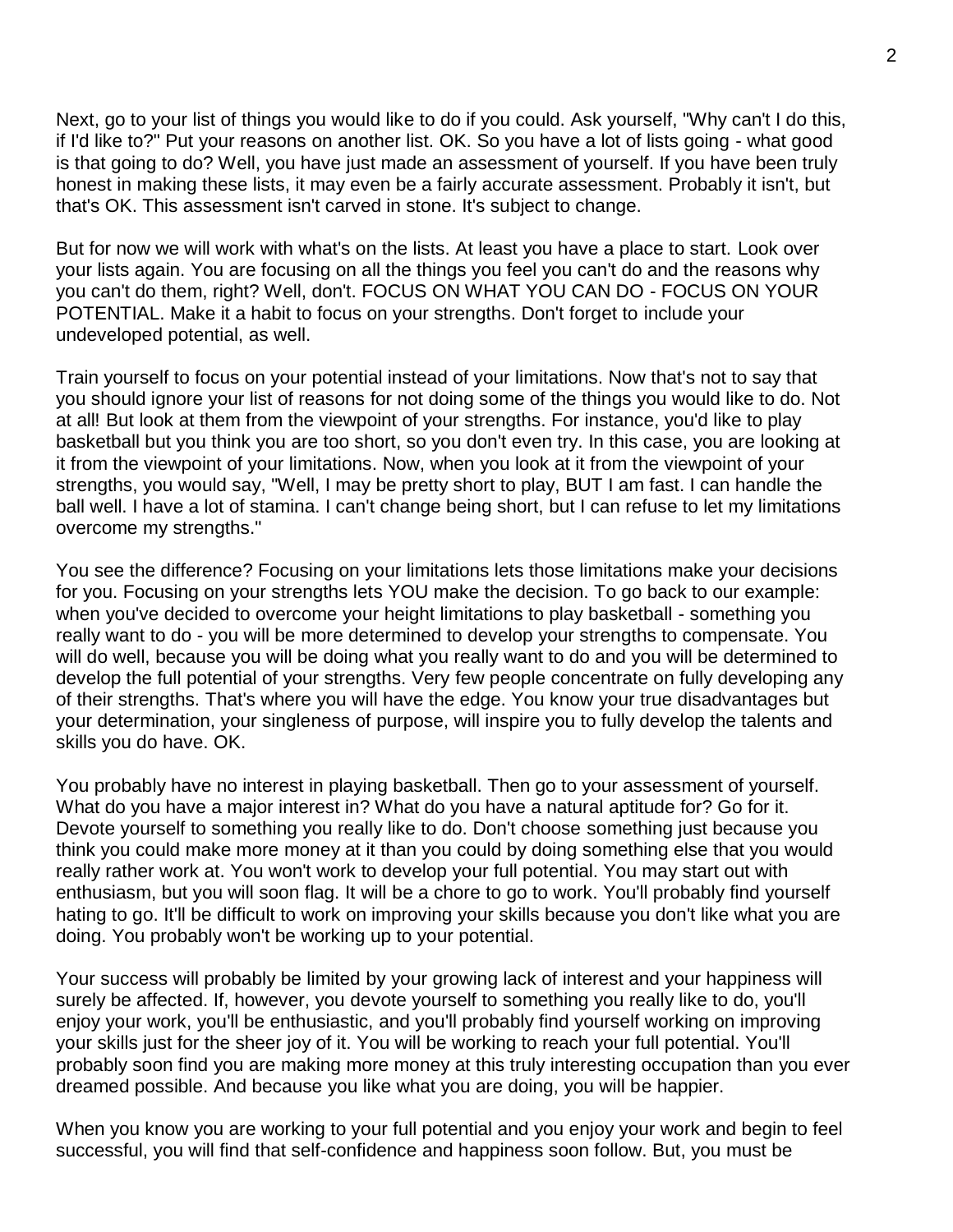realistic and honest with yourself. If you set goals that you can't possibly reach, you are setting yourself up for failure. You will make yourself frustrated and unhappy. The key here is a realistic and honest assessment of your potential.

Although most people will be unnecessarily harsh in their assessments, it is easy to become too hopeful when you start breaking down barriers. If, for instance, you're extremely interested in and fond of music and would love to be a singer, it would be unreasonable to set a singing career as your goal if you can't sing a note (some talents are inborn). But if you are knowledgeable about the music business and would be happy being involved in some other capacity, then it would be reasonable to pursue a career in the business.

Be wary of making otherwise perfectly reasonable goals unattainable because of stringent time frames. When you set a goal, you will most likely set times for achieving certain steps along your way to achieving your final goal. Even if you don't set the time frames formally, you will probably have a pretty good idea of how long you are giving yourself. It's wise to sit down and formally set these goals.

Think about it and give yourself reasonable time to achieve them. Make a deal with yourself to view these time limits as flexible. Don't get discouraged if things don't work out as planned. Sometimes finding our place takes both time and error. All of us experience failures of one magnitude or another. The key is to view the failures as a learning experience - if nothing else, failures teach us what not to do. Remain flexible. As long as you keep focusing on your strengths and potential, the right thing will come along – and probably sooner rather than later. But don't quit at the first sign of boredom. Even if you have truly found your niche, you will not feel enthusiastic 100 percent of the time.

Don't worry about others - don't compare your progress with that of others. No matter how successful you are, there will be someone else who, to you, looks like she's got it made - who looks like she's getting where you want to go faster and easier than you are. Maybe she is. Maybe she isn't. Who cares? Focus on your own achievements. Work to develop your skills and talents to their full potential. Compete with yourself - your short-term goals should be based on today's accomplishments. If you have reached Point A today, make Point B your next objective improve yourself and don't worry about the other guy. OK. You have decided what your ultimate goal is.

Make sure it is a definitely defined goal. "Someday I want to be famous" just won't cut it. Define exactly what you want to do. Define a reasonable time frame. Know what you have to do to get there. You don't need to know every little detail, but you do have to have the big picture and many of the details.

If you have a goal in mind but don't know what it takes to reach it, then you need to find out. Do some reading, talk to people who know, ask questions and LISTEN to the answers. Think that sounds like a lot of work? Well, remember what you are preparing for - your success and happiness. Surely you want to put a little effort into that! Anyway, a little research into what it will take for you to reach your goals isn't too difficult.

Train yourself into making this "research" the next focus of your life. You will be focusing on your strengths, on your purpose, and on learning and doing. If you have chosen a goal that is right for you, focusing on these things and devoting the necessary time should not be too difficult. It may take a bit of self-discipline at first, but your determination and interest will carry you through until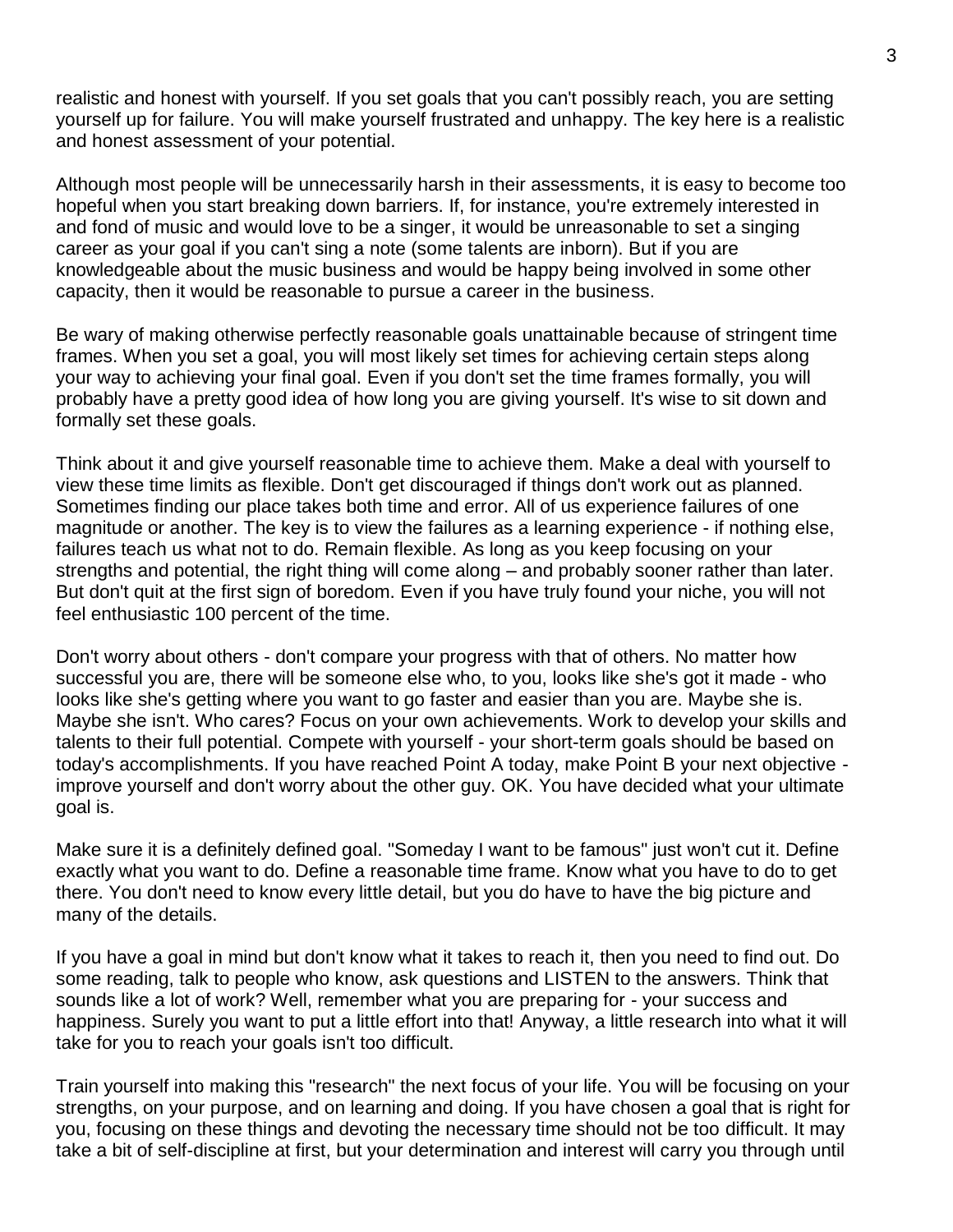the focusing process becomes a habit.

When you have a real desire to accomplish something, initiative should only require an occasional shove - but you may need to give it a nudge now and again. Get into the habit of visualizing your success. Now sitting around and daydreaming in generalizations about it is not what we mean. You need to visualize specifics. To return to the basketball example, daydreaming about being carried off the court on your teammates' shoulders is just daydreaming.

Picturing in your mind how you will work a play if your opponent makes a particular move, picturing your exact response to it, is visualizing specifics. If you run through specific moves in your mind, you will be prepared when the need for those moves arises.

Don't be afraid to use your imagination to visualize new and better ways to accomplish things, as well. Here in your mind, you can try doing things in ways that are different from the usual. This is a creative process – you may have heard of creative thinking. Training yourself to think creatively is largely learning to let your imagination work on methods that are different from the "way things have always been done."

It's breaking away from the idea that a thing can be done effectively in only one way. It's looking at a problem from all angles. Just play a game of "what if." Ask yourself, "What if I did this thing this way?" It's OK to get a little crazy sometimes. But, you must also spend some of your thinking time at specific visualizations of the moves you need to make to accomplish your goals. Visualizations are important but actual physical practice of your skills is important, too. Practice the boring little skills that are necessary as well as the skills that you enjoy. Don't let yourself rely on just the things that come naturally and easy to you. Develop your limited potentials as well as those that you feel are your assets. Work on developing the more general attributes that are important to almost any goal.

Success comes more easily to those who have a pleasing personality. This is not to say that you should bend to everyone's wishes or scrape and bow. Rather, develop an attitude that is respectful of other's opinions but true to your ownm beliefs. Be flexible - don't be so rigid that you can't accept another's opinion when it is superior to your own. Be willing, even eager, to learn from others.

Changing your opinion in light of more facts is a sign of strength of character, not weakness. Be willing to extend a helpful hand, be a team player. Develop a sense of humor. Be polite and caring - but be your own person. Learn to guard against emotional responses. You are susceptible to errors of judgment when you let your emotions get in the way.

Of course,everything we do is done based somewhat on our emotions, but strong emotions have little place in decision-making. Hold your emotions in check. Try to delay decisions if you are in an emotional state. Learn to ignore your emotions and use reasoning to arrive at your decisions. Develop the habit of enthusiasm. Enthusiasm works like a magnet - it draws people and success. It's a pleasing personality trait that people like to be a part of. It seems to be contagious - the people around you become enthusiastic, too, and become more cooperative. Enthusiasm sparks initiative and singleness of purpose.

We've talked of working to develop habits - the habit of focusing on your goals, the habit of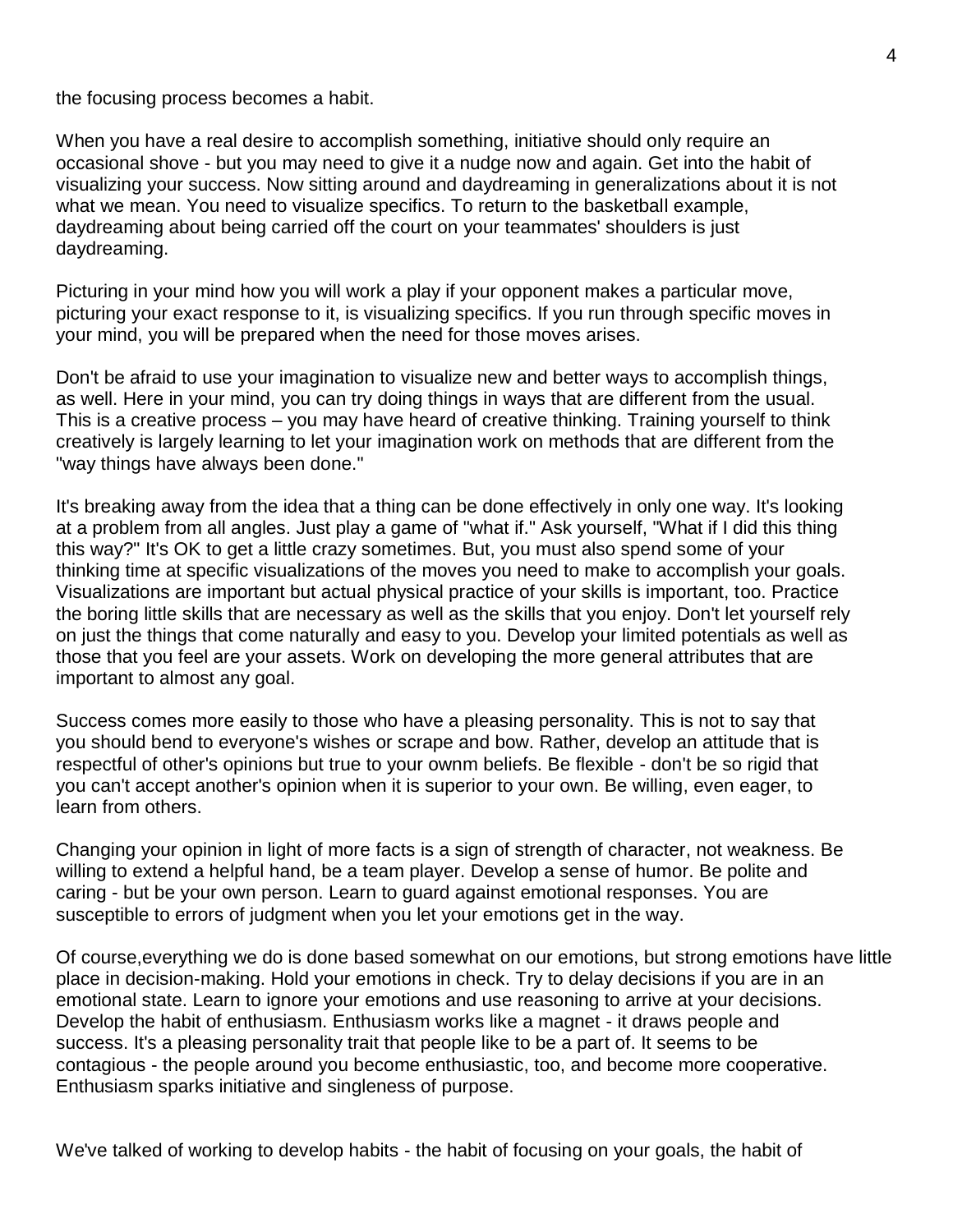focusing on your strengths, the habit of learning and "researching," the habit of visualizing, the habit of enthusiasm. Now we will talk of habits in a little different light - breaking them. First, assess your habits looking for the ones that may be displeasing to others. Offensive habits can hold you back from success - they are often a part of an unpleasing personality. Look for things like grumbling or grunting at people instead of answering, gazing at anything but the speaker when conversing, smirking or sneering when you don't agree anything that is an automatic, displeasing mannerism. It will be very difficult to assess your habits accurately.

After all, a habit is something that we do without thinking much about it. You will have to spend some time at this and be very conscious of yourself. Ask someone you trust to help you with this assessment. It may take a lot of work to break yourself of displeasing habits. Try substituting a different, more pleasing behavior for the habit you wish to break. OK. You have set definite goals, you have a definiteness of purpose, you have researched and know the specific steps to take to achieve the goals, and you have resolved to be flexible and to develop a more pleasing personality. Now what?

Well, just because you have a clear purpose, know what you want, are willing to work on developing your potential, and willing to be a nice person, success will not drop into your lap overnight. You will probably find that one of your first steps in achieving your goals will be to take a job somewhat below where you hope eventually to be. But you've already analyzed the steps to your goal, so you presumably have planned for this.

However, you do want to advance and, of course, as quickly as possible. As you advance toward your goals, you will undoubtedly run up against some difficult people (maybe even difficult bosses), and there will be times you'll need to deal effectively with them. Since you are working on becoming a nice, enthusiastic person and a team player, you already have half the battle won.

Your attitude is as important as the other guy's attitude when you are dealing with difficult people. Always keep in mind that your job is a training field for you. You are getting paid as you learn the things you need to know to achieve your goals. Pretty good deal, right? If you view your job as a paid opportunity to advance toward your goals, you will be an asset to your boss. You will also be a happier, more productive person. Viewing your job in this manner will allow you to view the difficult people you will inevitably need to deal with as an opportunity to grow.

From them and the situations they create, you will learn to negotiate with, side step around, and draw out the best in others without letting yourself become upset. Each time you successfully deal with one of these people you will gain confidence and probably friends to add to your support network. The skill of negotiating with difficult people and the confidence you have gained from these encounters comes in handy when you are ready to ask for a promotion or raise - even if your boss happens to be a nice person.

Successful negotiation is not a contest of wills - it is working together to solve a problem or come to an agreement. It is an opportunity to learn how others feel about the issue. Always be prepared. Know who you are talking with. Always know as much as possible about the person.

Know about the person's marital status, family, hobbies, education, difficulties, attitudes, and whatever else you can learn.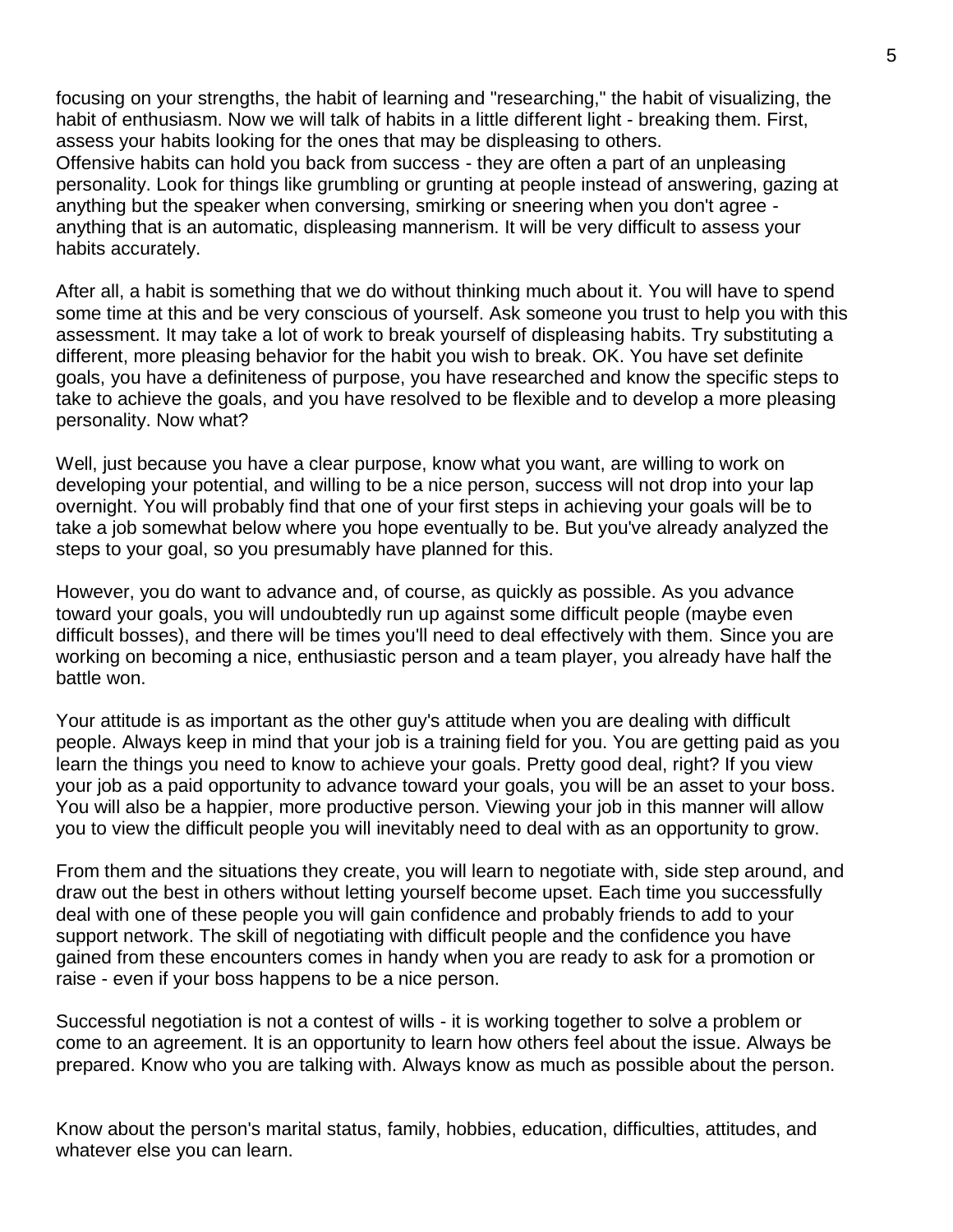The information may give you an understanding of the person. If you know the circumstances, you will more easily find the most effective way to get your point across. At the very least, the information will make the person seem more familiar which will give you more self-confidence.

Know the issue - not just your opinions about it. Be able to back up your opinions with reasons and research. If you are asking for a promotion, know the demands of the job in question. Know and be honest about how much of the job you are already qualified to do and how much additional training you will need. If you may not be as qualified as someone else applying, be prepared to negotiate for a smaller-than-offered salary until you are fully trained - remember the training is worth a lot to you.

Be enthusiastic and focus on your strengths - don't boast but give an a simple and accurate listing of the strengths you feel make you a good candidate for this job. The strengths you cite can and should include specific job related skills, your present accomplishments on the job, your interest in the field (not just this job), your enthusiasm, your ability to work as a team member, and other personal traits that will be an asset on the job.

Always enter into negotiations with a calm and reasonable manner. Don't let emotion and emotional outbursts have a place at the negotiating table. You must be in control of yourself if you want to get your point across. People are more likely to listen to your views if you present them in a calm and reasonable manner. Present your ideas with conviction but don't try to intimidate others or be demanding. State your views simply, completely, and orderly. When you are expressing an opinion rather than a fact, use a qualifying "I think" or "In my opinion."

When others are expressing their views, listen carefully and ask questions if something isn't clear. Don't disagree until you are sure you understand their position. When you do disagree, do so in a pleasant non-threatening way. "I see what you mean, but . . ." or "I can understand why you think that, but . . ." are a couple of good ways to begin a statement of disagreement. Be courteous and leave them a chance to save face. Be prepared to face people who are not calm and reasonable. Don't let them get to you. Remain calm and reasonable and even be a little sympathetic.

Let's say you have entered into negotiations with your boss for a raise and he blows up with, "I can't afford to give you a raise. This business isn't exactly a gold mine. Don't you realize how tough times are?" Remain calm. Put yourself in his shoes. Try to find something you can agree and sympathize with. For instance, look sympathetic and agree, "I know you have a lot of expenses and you work hard to keep this business going. It must be really difficult for you sometimes." This will probably not be the response he expects. It will probably take the wind out of his sails.

Most likely he will calm down, and since you are sympathetic to his problems, he'll be more willing to listen to you. If you remain calm, reasonable, and sympathetic, he will calm down. When he is calmer, discuss with him the reasons you are a valuable asset to him. Don't threaten but calmly and reasonably discuss the bargain a small raise is. With that small raise, he'll be keeping a happy and fully trained employee who knows the company. When you consider the expense of finding and training another individual, giving you a raise is a bargain for your boss.

Play "Let's Make A Deal." Be prepared to deal. Don't expect to get everything you want. If you are willing to gracefully make some concessions, you will be more likely to arrive at a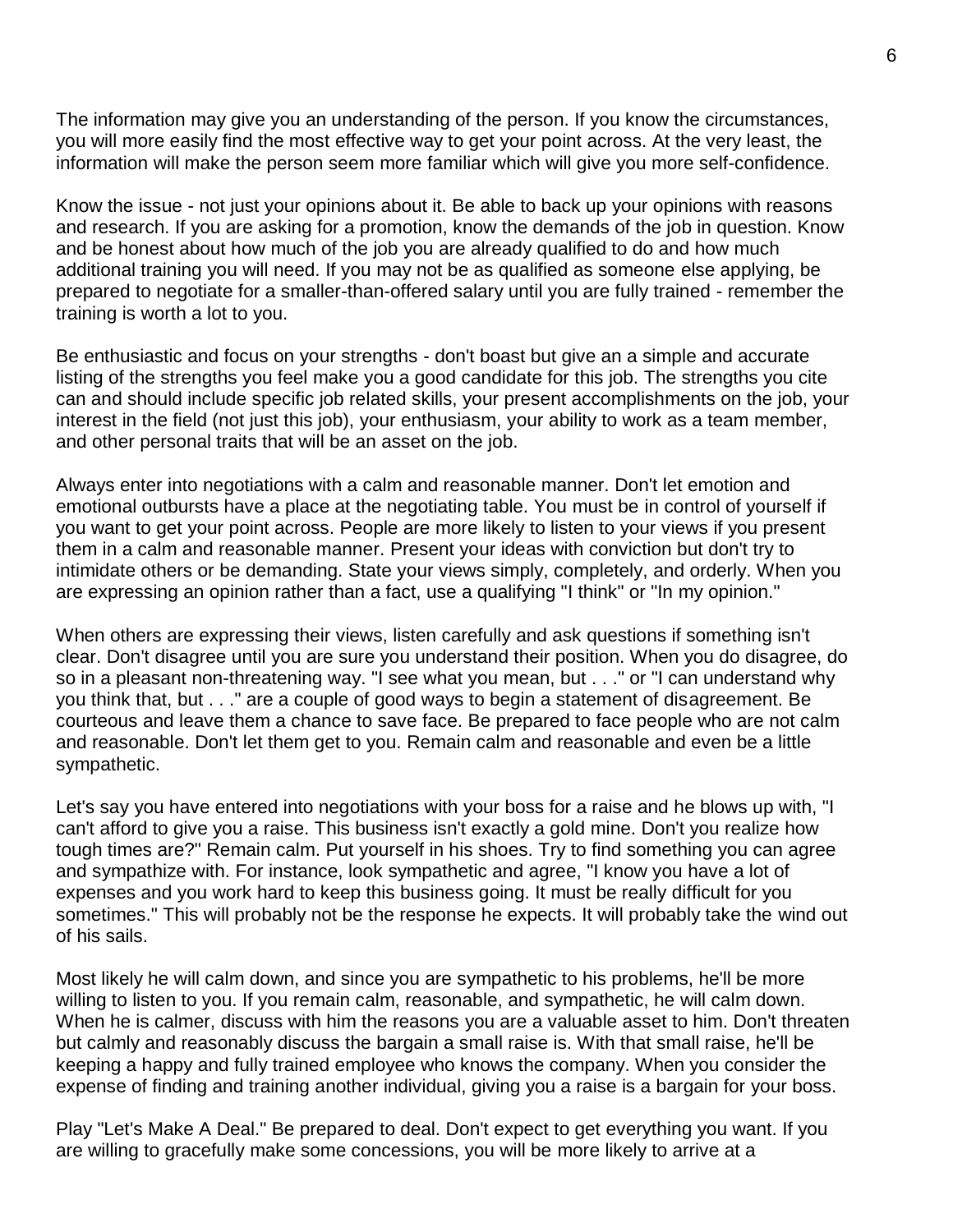satisfactory deal. After all, a negotiation has at least two opposing sides. This means someone else has something they want, too – even if that something is simply to leave things as they are. Arrive at a compromise that everyone can live with. Remember, you are working at long-range goals, and you may be negotiating with them again.

Developing your potential more fully is a key to happiness and fulfillment. Although we have primarily discussed this in terms of a job, these same concepts can be used in many other areas of your life. In developing your potential to it's fullest, you will want to become a more efficient person - get more done in less time - so you can take full advantage of the opportunities that you make for yourself. You will note that most effective, successful people seem to accomplish a great deal. It's true that this is partly due to enthusiasm, but there's more to it.

The first barrier to efficiency is procrastination - putting off getting started. Sometimes you know you are procrastinating. You may not want to do the task at hand so you keep putting it off until tomorrow. The thing to do is to look at it from a different angle. If it'll have to be done sometime, tell yourself, "why not do it now, and get it off your back."

And that's just where it is! On your back dragging you down. Putting things off makes everything harder to do. If you keep putting things off, you'll soon have several things piling up, and then the sheer number of tasks you have backed up will make it seem impossible to ever get caught up. This affects everything you do try to do.

Sometimes you don't even realize you are putting things off. You may keep yourself extremely busy doing things of little importance to unconsciously give yourself excuses for doing the things you really should be doing. You say to yourself, "Look how busy I am. I just can't get everything done." But the result is the same as when you know you are procrastinating. It soon bogs you down. All you are doing is "running in place."

So how do you beat procrastination?

The first step in beating procrastination is to admit to yourself how often you do it and assessing your methods of doing it. Not very difficult, really, when you become aware of the tactics some of us use to hide from ourselves what we are doing.

The key in overcoming procrastination and becoming more efficient is organization. Plan ahead. Know what you want to accomplish today, this week, and in the long haul. Make lists. The lists for today will probably be more detailed than the longer term lists. That's OK. Now look over the lists and rank the tasks in order of importance. Make three or four groupings based on importance. Within each group, star the things you least like to do.

Each day you will have a "today" list to work on. Tackle the tasks that are most important first. If you have several "most important" tasks on your list, take on the least liked things in that grouping before you do the better liked ones. When you have accomplished a task, check it off. You'll be surprised what a good feeling you have when you check things off. What a sense of accomplishment! It's an incentive to do the next task on the list. When you have completed the tasks in the first grouping, begin on the list of next importance. Again do the starred items in that group first. Keep on checking things off as you get them done.

Do you see what is happening? You get the most pressing, least liked tasks out of the way early in the day when you are fresh and rested. As the day goes on you will feel less and less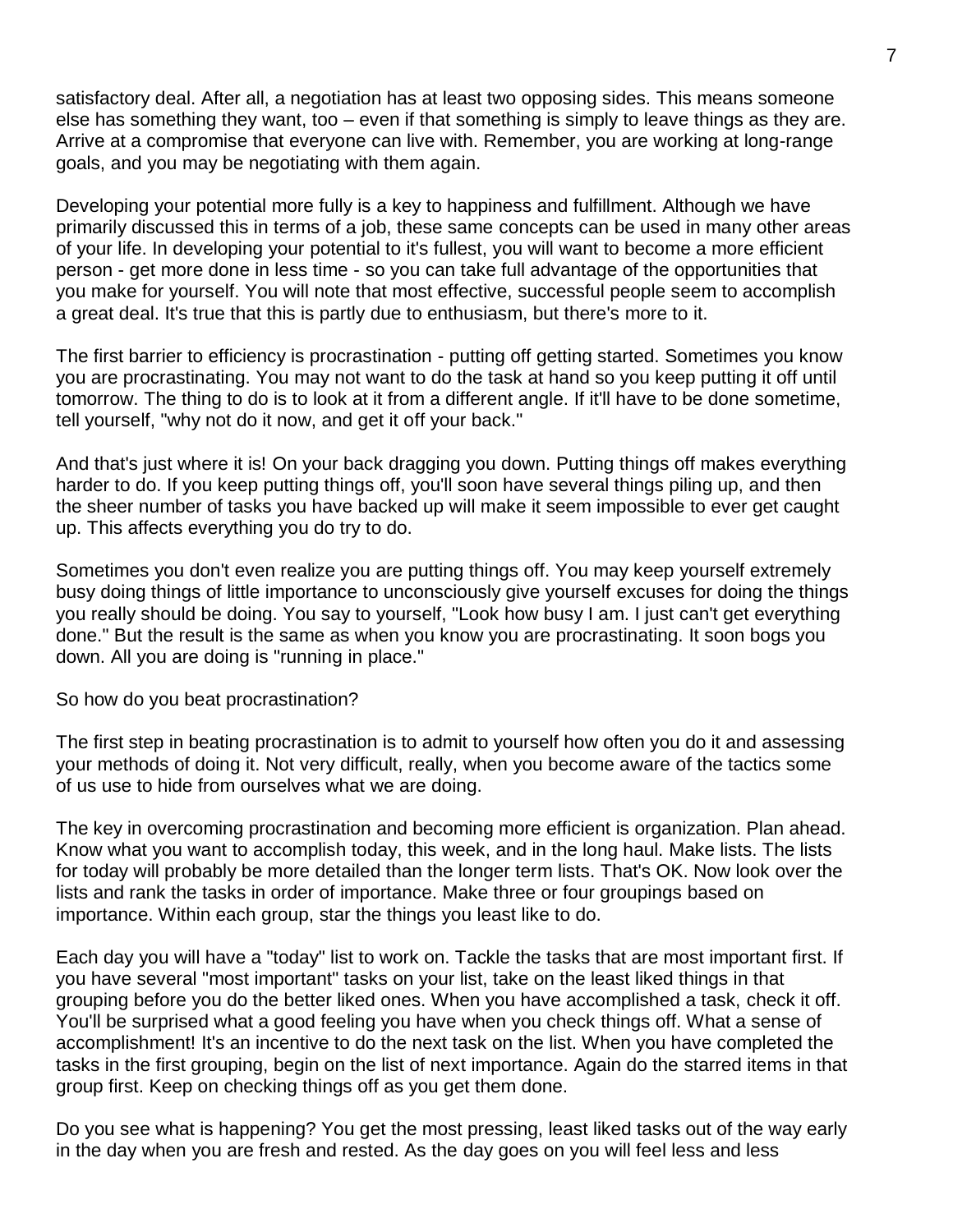pressure. You have reserved the less important tasks for the end of the day when you will be more tired.

With this system you will have not only increased your efficiency but also reduced some of the stress in your day. Stress can get in the way of efficiency. Your new efficiency will help you develop your potential. It is, in fact, a part of living up to your potential.

Another important part of efficiency is in delegating work. If you are in a position where you have assistants or designated people under your supervision, you need to learn to delegate. If you are not in such a position yet, you still need to know - since you're working on developing your potential you very likely will be some day.

Delegating work is difficult for many people. Some find it hard to ask others to do things for them - others find it hard not to demand that others do tasks. Delegating is an art.

First, you need to realize that the people under your supervision are PEOPLE. Seldom, if ever, should you demand - that takes away self-respect. In order to achieve a happy and co-operative crew, you need to help them build self respect and self-confidence. A happy and co-operative crew is an asset to you. Demands do not promote self-respect and co-operation. Oh, it's probably effective to demand in the short run - but in the long run you will be better off to gain co-operation without demanding.

People who are asked to do a task, are given explanations and clear instructions, and are praised for a job well done will grow in self-respect. They will also respect you as a good supervisor. If you hesitate to ask for their assistance, your crew will feel that you do not trust them or have faith in their abilities. This affects their self-respect and, as a reaction, will affect their respect for you, as well.

When you delegate work, don't delegate just the "junk" tasks. Your crew needs to be given some important tasks to do as well as unimportant ones. The important task gives them a sense of the respect you have for them and the faith you have in their abilities. It's a good idea to save some "junk" tasks for yourself.

Perhaps the most respected and effective boss is the one about whom the crew says, "She never gives us anything to do that she wouldn't do herself." Why? Because, by her actions the boss is saying that, though her position is above theirs, she is still just "plain people." Delegation of tasks is important because you can gain in effectiveness and get more done if you properly supervise a crew. Don't feel embarrassed or hesitant about delegating work. If it helps you to shine, it helps your crew shine, too. A well-run, effective department is a credit to the whole team. With proper delegating, you can help your crew achieve their potential as well as achieving your own.

All of us have untapped potential - perhaps even areas of genius - that we have neglected to develop. Whether your concept of success has to do with business, love, friendship, sports, a combination of these or something else, more fully developing your potential will help you achieve your goals. If you can learn to assess your potential, set realistic goals, and go after those goals with determination, organization, and purpose, you will use your potential more fully, gain confidence, and be a happier and more successful person.